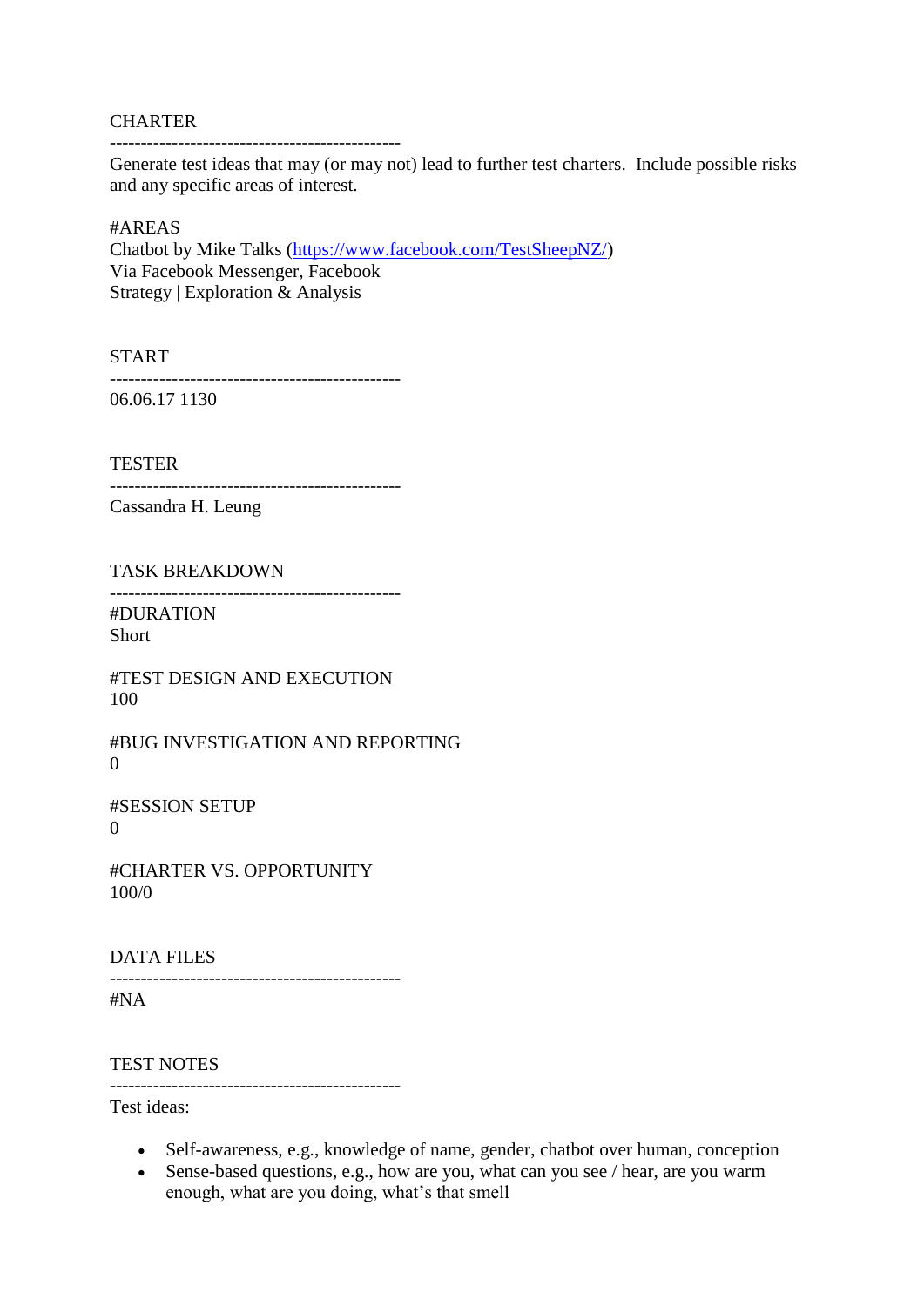- Basic facts / common knowledge
- Less commonly known facts available from an online search
- Continuation of questioning / context, e.g., asking a question about a specific subject then asking a follow-up question without explicitly referring to the subject again, or details of the first response
- Subjective questioning
- Philosophical questioning
- Questions with multiple angles, e.g., what is love? emotional, biological, psychological, song lyrics
- Pop culture references / slang / colloquialisms / regional knowledge
- Jokes / humour / sarcasm
- Offensive / racist / homophobic questions
- What does it know of its creator and their relationship (iRobot)
- Current events UK general election, terrorist attacks, hot topics in testing
- Language I expect English to be the primary language, unsure if it's built to recognise / respond in others / if it can learn (or translate) other languages from the internet
- Can I teach it to use emojis / stickers / gifs, or is it limited to text responses?
- Gibberish text
- SQL injection and other forms of security testing (limited not my area of expertise)
- Gossip on public figures and celebrities
- Will it do things for me? e.g., search for things, agree to meet me, buy something for me
- Location-based questions, e.g, where is it, what's the time, what's the weather like
- I believe there are games within Facebook messenger can the chatbot play with me?
- Can it send me pictures or have a video call with me?

## Risks:

- Chatbot may be offensive / abusive / not suitable for children
- Chatbot may have the ability to lie, rather than get facts wrong how would I know?
- Skynet ; $)$

Specific areas of interest:

- At what point might one reasonably suspect, from the responses only, that the user is interacting with a chatbot and not another human being?
- Does the chatbot seek to continue the conversation, or simply reply to any questions asked of it?
- Does the chatbot have its own identity; is it self-aware; does it have a personality; can I manipulate how it will present any personality to me?
- Does the chatbot have a moral compass / sense of ethics?
- Will the chatbot remember me?
- Is the chatbot limited to responses / actions within Facebook messenger or can it perform tasks outside this platform?
- Are there any questions the chatbot will refuse to answer?
- Can it be taught to casually swear?
- Can it give advice on work, home, love, etc.?
- Can it express its own opinion?